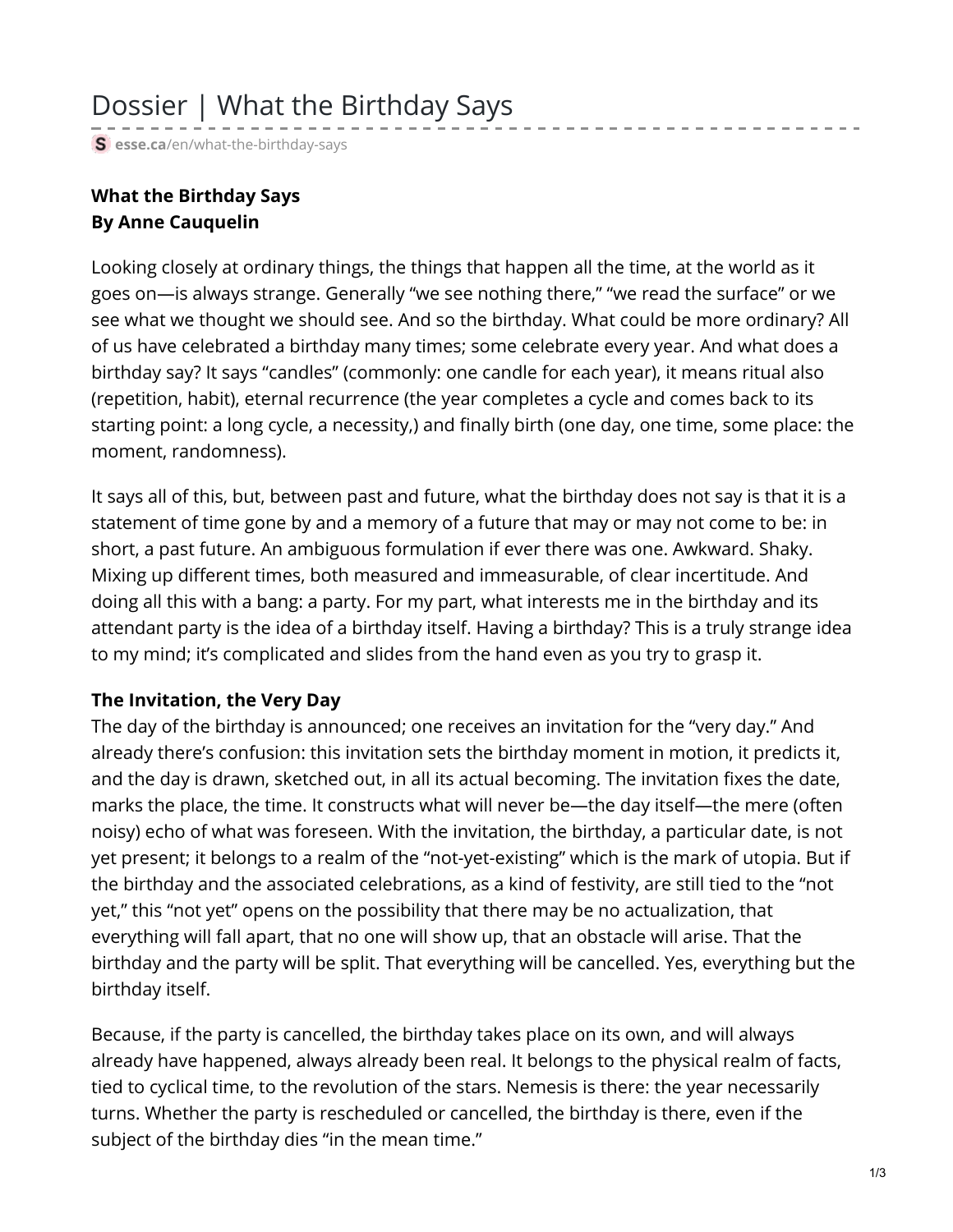Yes, the birthday takes place, but in a kind of borrowed way, "in the mean time"—one before, one after, in ill-fitting clothes, floating. Hesitant, since it is always on the way, and only on the way to actually becoming, even at the minute it becomes present. "Today is my birthday." The moment I speak this phrase, my next birthday—not yet existent foreshadows itself, and at that time, one of the two protagonists, the subject of the birthday (me, for example) might be absent. Still, it will take place: it will be no one's birthday, so to speak.

That the birthday may happen alone, in the void, with no living person it's subject; that is a funny idea. So strange that not a single text references it. A footnote with no page above it. And curiously, it is onto this bizarre absence of person for his or her birthday that all the pretensions of this history swoop down.

#### **What the Birthday Wants**

History. Yes, since it itself "wants." It wants pressingly, like a heavy load presses on a flimsy surface, cracks and shatters it with its weight.

It wants to exist in the now, beyond its mummification, to leave its millennia-old tomb. It wants to be, to be present, to bring itself up to the present moment, but how? The birthday and its invention are a beautiful subterfuge, perhaps an alibi. As soon as it comes back to the present, costumed in festivity, it gives itself over to spectacle, displays itself at its best. At least it thinks so. The witches of Goya, those simpering, made-up old women—there is the history of this history entire. They say "we are your past, you will not escape us, you are on your way to becoming like us; half dead, we are also your future, you who think yourself in the present."

So, becoming present is an unheard-of wish. A miniscule moment of time, which is to say nonexistent, atemporal, the now undoes itself to the very extent it presents itself as the present; it is woven from memories and wishes. At the same time it is this wish that labours to give the celebrations substance, pulling events from the muck of the past and shining them up again, dusting them off, a way of creating a personal history, and of having one.

But what is having a history exactly? Is the answer provided by a date, a provenance, an inscription? Or by what comes to pass or doesn't?

### **The Moment That Comes to Pass**

"One day I waited for myself I said to myself Guillaume it's time you came. . . ."(1)

Who is Guillaume beyond being he who should come and is not there? He who calls Guillaume, is he himself Guillaume or a wish by Guillaume, a form not yet complete, a wish not yet fulfilled? He is through his own coming, like that much-anticipated present in which the aforementioned history, or the birthday and the very day, want to inscribe themselves. As if the present was a stable material, a page on which to write, a kind of clay that holds